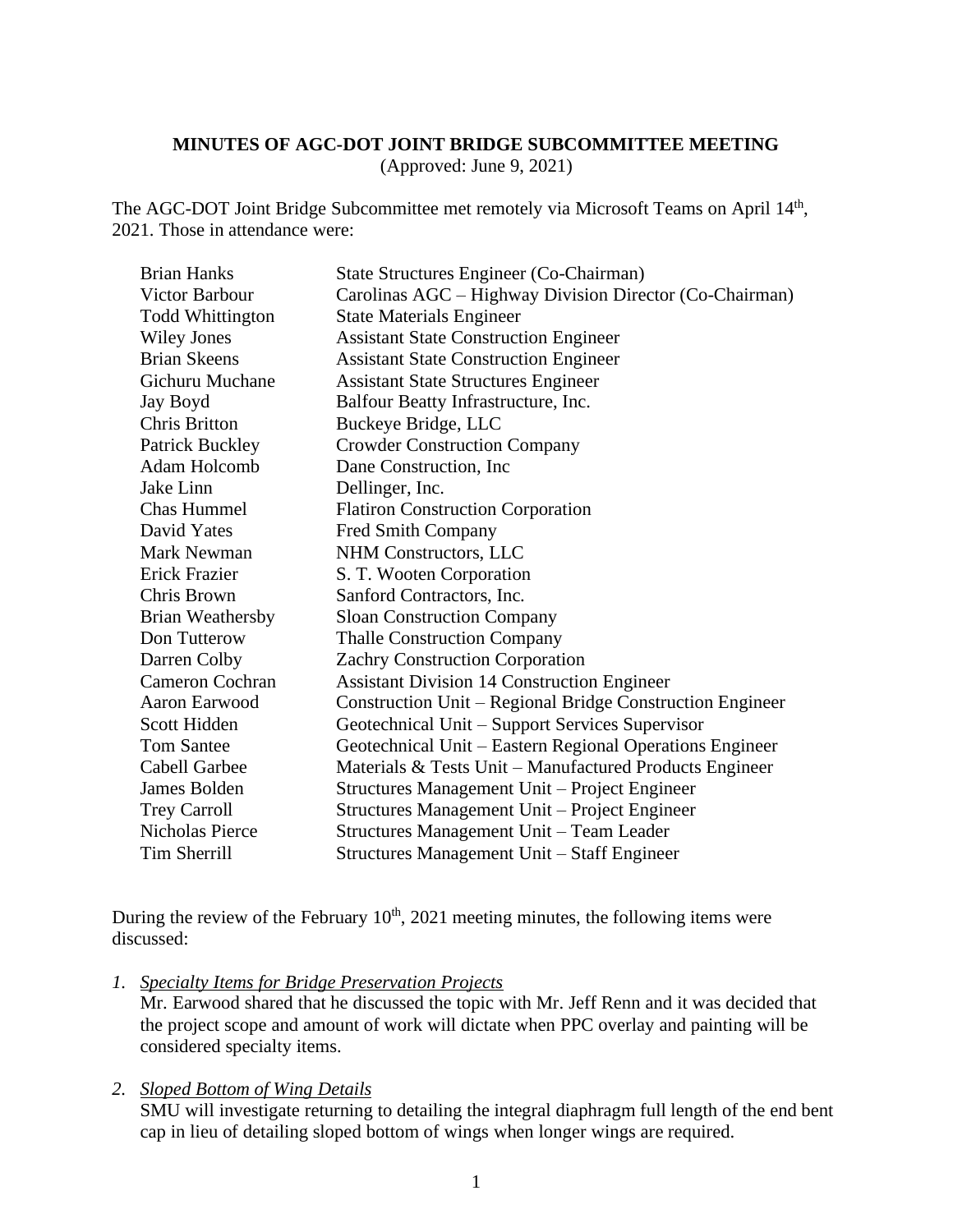# *3. Approach Fills*

Mr. Earwood asked if Contractors had any concerns with the recent Construction memo requiring the use of larger compaction equipment and adding a layer of geotextile below the approach slab. Contractors noted no issues.

## *4. Longitudinal Joints for Staged Construction*

SMU will update the Design Manual with a note to allow cutting the horizontal leg of stirrups when necessary to properly place a longitudinal joint over the top flange for staged construction. Mr. Earwood will include this topic in an upcoming Structure Bulletin.

The minutes of the February  $10<sup>th</sup>$ , 2021 meeting were approved.

The following items of new business were discussed:

*1. Lettings Update*

Mr. Barbour noted that the State received \$238 million in Covid Relief funds and will be using some of those funds to advance projects from fiscal year (FY) '22 to (FY) '21, and he noted that a list of projects was sent to AGC members. Mr. Hanks added that the Bridge Program is utilizing Covid Relief funds to accelerate projects and anticipates advancing \$100 million in projects before the end of the Federal fiscal year but will need to monitor cash flow.

**Action Item: None**

#### *2. SMU Asset Management Manual*

Mr. Barbour inquired about the SMU Asset Management Manual that is in development and if AGC Bridge subcommittee members would have an opportunity to provide comments. Mr. Carroll shared an outline of the manual and Mr. Pierce noted that the manual is intended to provide design engineers guidance on selecting preservation and rehabilitation treatments based upon structure condition.

#### **Action Item:**

## **SMU will share Asset Management Manual construction related sections with subcommittee members for comments.**

*3. Foundation Summary Table*

Mr. Hidden shared a final draft of the Geotechnical Foundation Summary Table plan sheets and pile provision relating to pile order lengths, which had been distributed to Contractors prior to the meeting. He noted the pile provision addresses previous Contractor comments regarding pausing during initial driving operations. Mr. Boyd asked if pile/pier dimensions would be shown in the tables and if the tables would address pile tips. Mr. Hidden responded that pile/pier dimensions would be shown on the substructure plan sheets and that pile tips are not included in the summary tables. Mr. Boyd asked about pile restrike criteria and waiting periods. Mr. Earwood noted that the Department is specifying pile order lengths and the specifications address waiting periods.